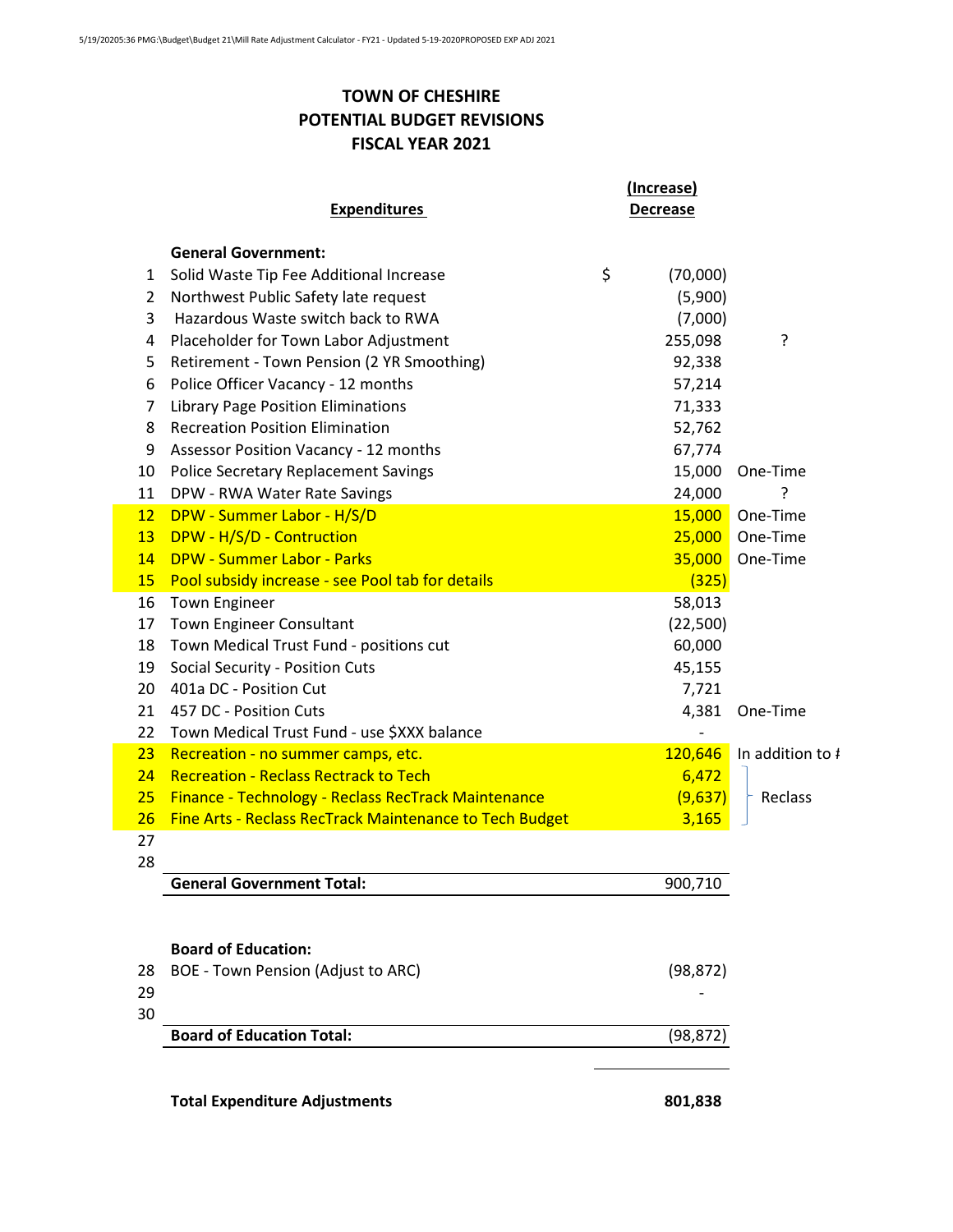## **TOWN OF CHESHIRE POTENTIAL BUDGET REVISIONS FISCAL YEAR 2021**

|              |                                              | <b>Increase</b> |          |
|--------------|----------------------------------------------|-----------------|----------|
|              | <b>Revenues</b>                              | (Decrease)      |          |
| $\mathbf{1}$ | Portion of Town FY20 Savings Applied to FY21 | \$<br>265,179   | One-Time |
| 2            | Portion of BOE FY20 Savings Applied to FY21  | 747,761         | One-Time |
| 3            | <b>Investment Income Decrease</b>            | (240,000)       |          |
| 4            | Prior Year Tax Levy Adj (no '20 Lien Sale)   | 200,000         | One-Time |
| 5.           | <b>Building Official</b>                     | 40,000          | One-Time |
| 6            | <b>CCM Distrituion</b>                       | 8,950           | One-Time |
| 7.           | <b>Recreation Revenue - Camps, etc.</b>      | (110,000)       |          |
|              |                                              |                 |          |

8

**Total Revenue Adjustments** \$ 911,890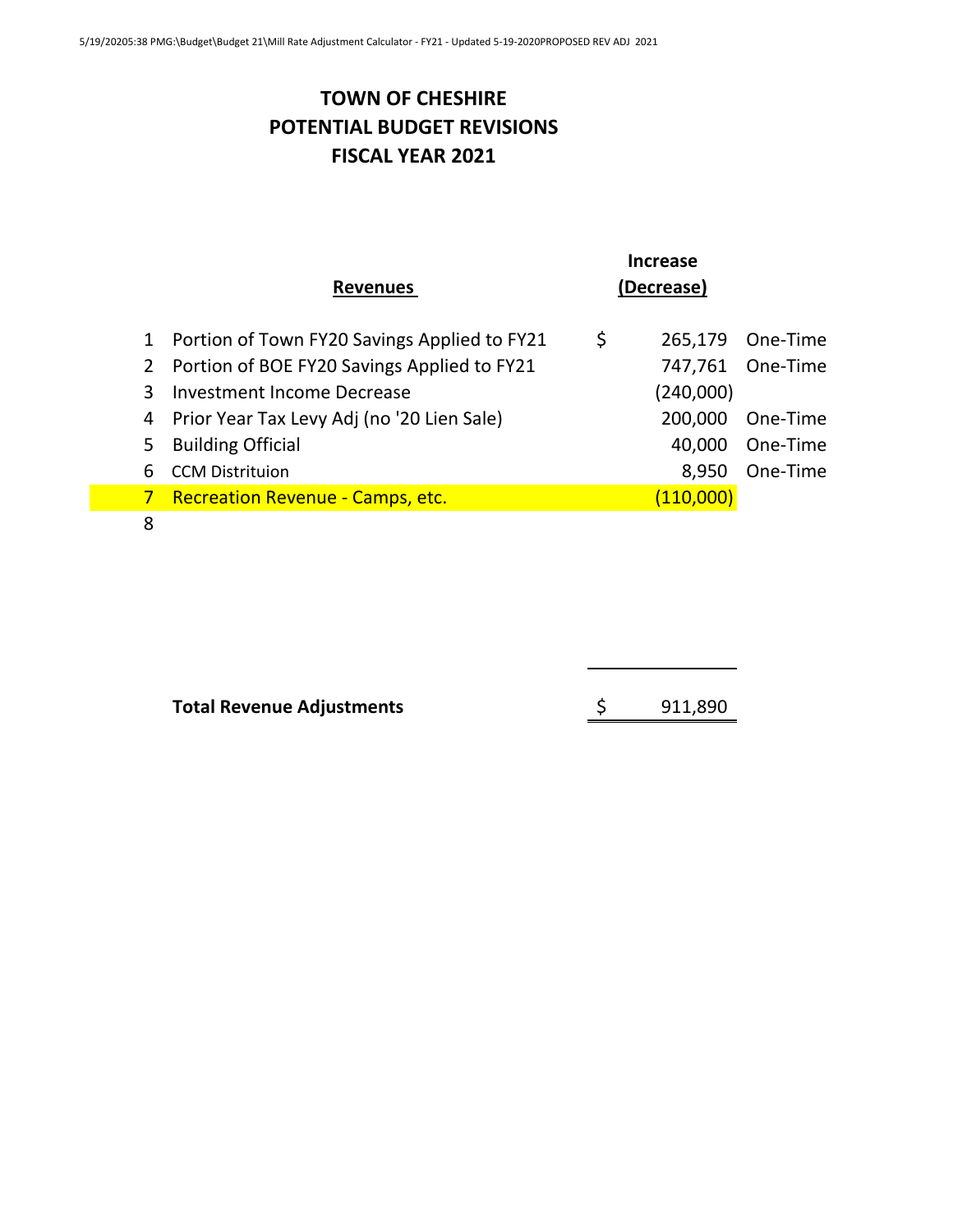| <b>Expenditures (Increase) / Decrease</b> |          |             |                                                                 | 33.22                                             |                                             |                                                                      |    |                         |                                  |      |                   |
|-------------------------------------------|----------|-------------|-----------------------------------------------------------------|---------------------------------------------------|---------------------------------------------|----------------------------------------------------------------------|----|-------------------------|----------------------------------|------|-------------------|
| <b>General Government:</b>                |          |             |                                                                 |                                                   |                                             | FY21 Town Mgr Mill Rate                                              |    | 34.15                   |                                  |      |                   |
|                                           | Subtotal | 900,710     |                                                                 |                                                   |                                             | <b>FY21 Council Adjusted Mill Rate (current)</b>                     |    | 33.54                   |                                  |      |                   |
|                                           |          |             |                                                                 |                                                   |                                             |                                                                      |    |                         |                                  |      | % Inc.            |
| <b>Board of Education:</b>                |          |             |                                                                 |                                                   |                                             | <b>Target Mill Rate:</b>                                             |    | 33.22                   | 0.00 mills                       |      |                   |
|                                           | Subtotal | (98, 872)   |                                                                 |                                                   |                                             | Avg Tax Increase (no assessment change)*                             |    |                         | \$0 per year                     |      | 0.00%             |
|                                           |          |             |                                                                 |                                                   | *Includes Average House and 2 Cars          |                                                                      |    |                         |                                  |      |                   |
|                                           |          |             | (1) Includes increase due to increase in overall average values |                                                   |                                             |                                                                      |    |                         |                                  |      |                   |
| Revenues Increase / (Decrease)            |          |             |                                                                 |                                                   |                                             |                                                                      |    |                         |                                  |      |                   |
|                                           | Subtotal | 911,890     |                                                                 | Adjustment Needed to Target (from Twn Mgr Budget) |                                             |                                                                      |    |                         |                                  |      |                   |
|                                           |          |             |                                                                 |                                                   | In Mills                                    | 0.93                                                                 |    |                         |                                  |      |                   |
|                                           |          |             |                                                                 |                                                   | In Dollars \$                               | 2,603,706                                                            |    |                         |                                  |      |                   |
|                                           |          |             |                                                                 |                                                   | Revenue Adjustments                         | (911, 890)                                                           |    |                         | Town 33.3%                       |      | <b>BOE 66.7%</b>  |
| <b>Grand Total</b>                        |          | \$1,713,728 |                                                                 |                                                   | Remaining Exp Cuts to Target                | 1,691,816                                                            |    |                         | 563,939                          | - \$ | 1,127,877         |
|                                           |          |             |                                                                 |                                                   |                                             |                                                                      |    |                         |                                  |      |                   |
|                                           |          |             |                                                                 |                                                   | Total Expend. Adjustments to Date           | (801, 838)                                                           |    |                         | (900, 710)                       |      | 98,872            |
|                                           |          |             |                                                                 |                                                   |                                             |                                                                      |    |                         |                                  |      |                   |
|                                           |          |             |                                                                 |                                                   | <b>Remaining to Cut to Target Mill Rate</b> | 0.32 mills                                                           |    |                         | \$<br>$(336,771)$ \$             |      | 1,226,749         |
|                                           |          |             |                                                                 |                                                   |                                             | Ś<br>889,978 dollars                                                 |    |                         |                                  |      |                   |
|                                           |          |             |                                                                 |                                                   |                                             | <b>Surplus and Fund Balance Projections</b>                          |    |                         |                                  |      |                   |
|                                           |          |             | Unassigned F.B. 7/1/19                                          | \$                                                | 11,596,474                                  | Proj. 6/30/20 Fund Balance                                           |    | \$13,809,098            |                                  |      |                   |
|                                           |          |             | March 10th Proj. Surplus                                        | \$                                                | 1,199,684                                   | F.B. Use in T.M. Budget                                              | \$ | (800,000)               |                                  |      |                   |
|                                           |          |             | Town FY20 Add'l Exp. Savings                                    | \$                                                | 685,013                                     | Add'l FY20 Surplus Applied                                           | \$ | (265, 179)              |                                  |      |                   |
|                                           |          |             | BOE FY20 Add'l Exp. Savings                                     | \$                                                | 747,761                                     | Add'l FY20 Surplus Applied                                           | \$ | (747, 761)              |                                  |      |                   |
|                                           |          |             | Town FY20 Revenue Loss                                          | \$                                                | (419, 834)                                  |                                                                      |    |                         |                                  |      |                   |
|                                           |          |             | Proj. 6/30/20 Fund Balance                                      | \$                                                | 13,809,098                                  | Proj. 7/1/20 Fund Balance                                            |    | \$11,996,158            | 10.5%                            |      | of FY20 budget    |
|                                           |          |             |                                                                 |                                                   |                                             |                                                                      |    |                         | 399,684 F.B. Increase/(Decrease) |      |                   |
|                                           |          |             |                                                                 |                                                   |                                             |                                                                      |    |                         |                                  |      |                   |
|                                           |          |             |                                                                 |                                                   |                                             | <b>Updated Expenditure Budgets Reflecting Total Adjustments Made</b> |    |                         |                                  |      |                   |
|                                           |          |             | <b>FY 20</b>                                                    |                                                   |                                             |                                                                      |    | <b>FY 21</b>            | \$INCR.                          |      | $%$ INCR.         |
|                                           |          |             | <b>GENERAL GOVERNMENT</b><br>32,715,037                         |                                                   |                                             |                                                                      |    | 33,077,787              | 362,750                          |      | 1.11%             |
|                                           |          |             | 73,356,511<br><b>EDUCATION</b>                                  |                                                   |                                             |                                                                      |    | 75,643,926<br>6,965,981 | 2,287,415                        |      | 3.12%             |
|                                           |          |             | <b>DEBT</b><br>6,640,186<br>CAPITAL NON-RECURRING               |                                                   |                                             |                                                                      |    |                         | 325,795                          |      | 4.91%             |
|                                           |          |             |                                                                 |                                                   | <b>CONTINGENCY</b>                          | 1,100,000<br>125,000                                                 |    | 1,000,000<br>125,000    | (100,000)<br>$\mathbf{r}$        |      | $-9.09%$<br>0.00% |
|                                           |          |             |                                                                 |                                                   | TEACHER PENSION ASSESS.                     | 284,061                                                              |    |                         | (284,061)                        |      | 0.00%             |
|                                           |          |             |                                                                 |                                                   | <b>TOTAL</b>                                | 114,220,795                                                          |    | 116,812,694             | 2,591,899                        |      | 2.27%             |
|                                           |          |             |                                                                 |                                                   |                                             |                                                                      |    |                         |                                  |      |                   |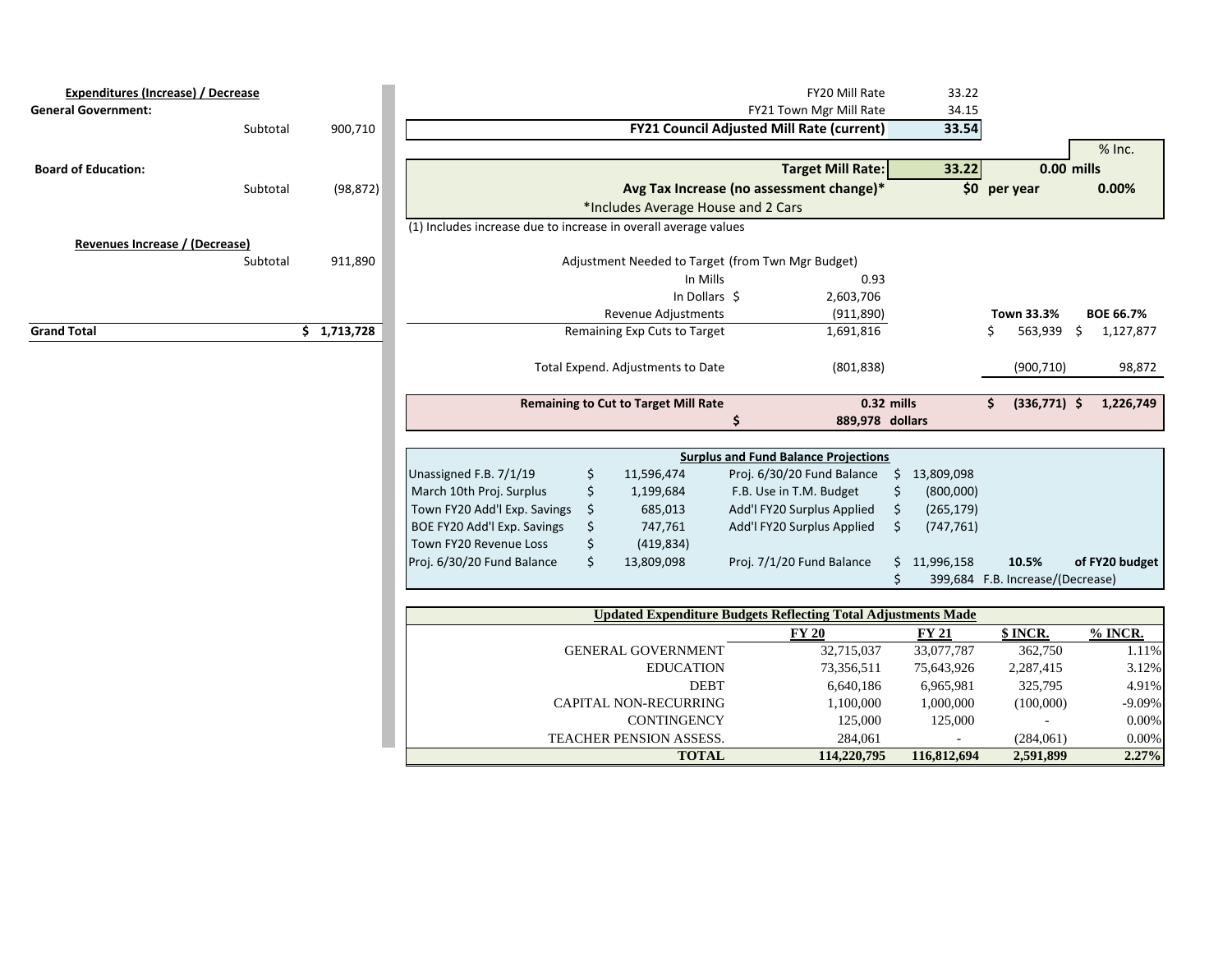# **Expenditures (Increase) / Decrease**

### **WPCD**

| 1 Town Engineer                                    | 58,013   |
|----------------------------------------------------|----------|
| 2 Electrician                                      | 17,112   |
| 3 Placeholder for Town Labor Adjustment            | 12,769   |
| 4 Town Engineer Consultant                         | (22,500) |
| 5 Social Security                                  | 6,724    |
| 6 Retirement - DB Paln - Adj. for 2 year smoothing | 2,527    |
| 7 Retirement - DC Paln                             | 500      |
|                                                    |          |
|                                                    | 75,145   |

## **Revenues Increase / (Decrease)**

| 1 Pool Fees    | (97,000)  |
|----------------|-----------|
| 2 Pool Subsidy | 325       |
| Total          | (96, 675) |

# **Expenditures (Increase) / Decrease**

**Pool**

| 1 TPT decrease (eliminate Lifeguard premium over minimum wage) | 56,783  |
|----------------------------------------------------------------|---------|
| 2 TPT decrease (decrease due to COVID - reduction in activity) | 22,982  |
| 3 Placeholder for Town Labor Adjustment                        | 6,169   |
| 4 Building Material                                            | 5,000   |
| 5 Program Material                                             | 1,000   |
| 6 Conulting - Arizon                                           | 3,000   |
| 7 Miantenance - RecTrack Software                              | (4,025) |
| 8 Meetings / Conferences                                       | 900     |
| 9 Social Security                                              | 4,816   |
| 10 Retirement - DB Paln - Adj. for 2 year smoothing            | 50      |
|                                                                |         |
| Total                                                          | 96.675  |